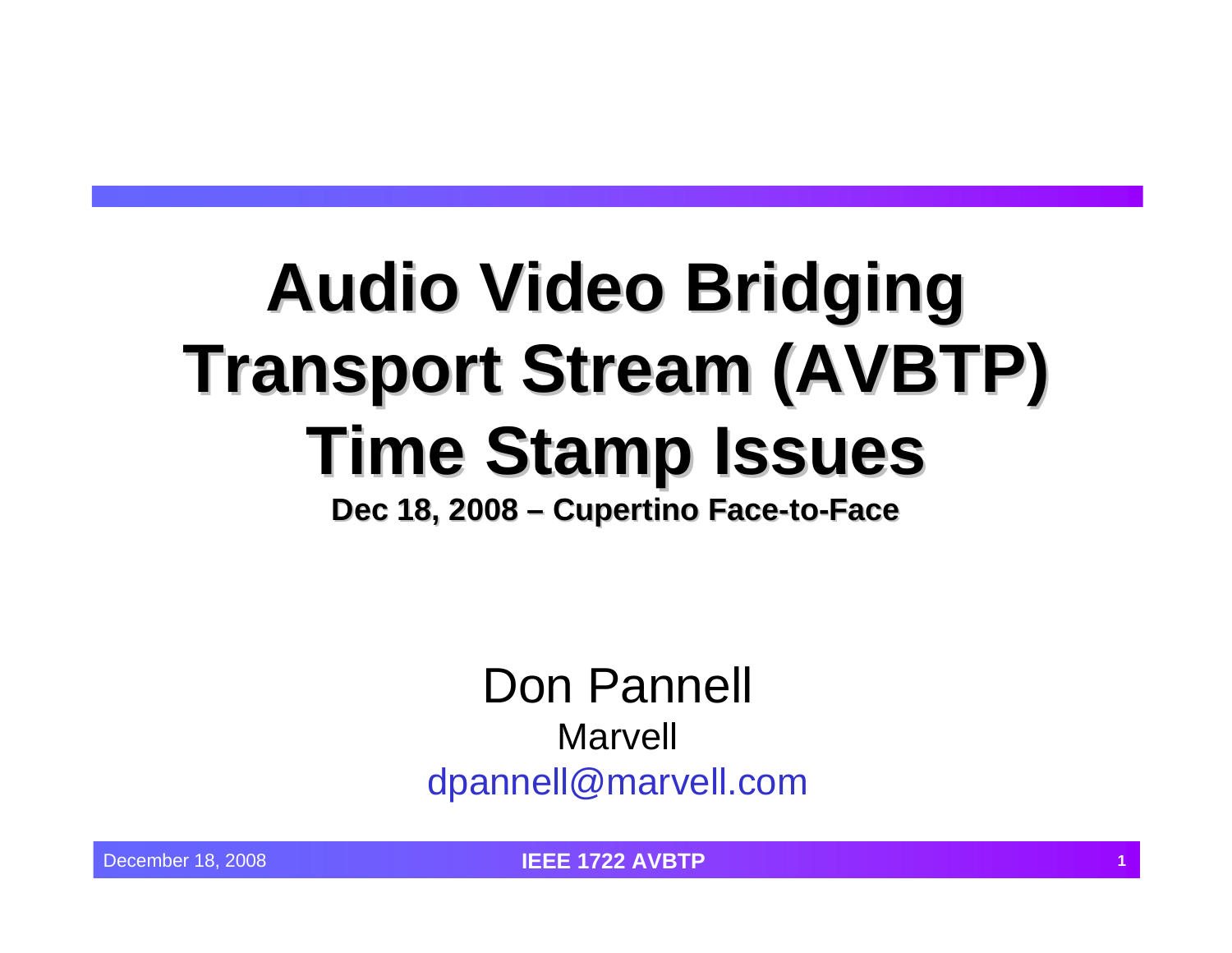#### **Revision History Revision History**

• avbtp-pannell-timestamp-1208-v1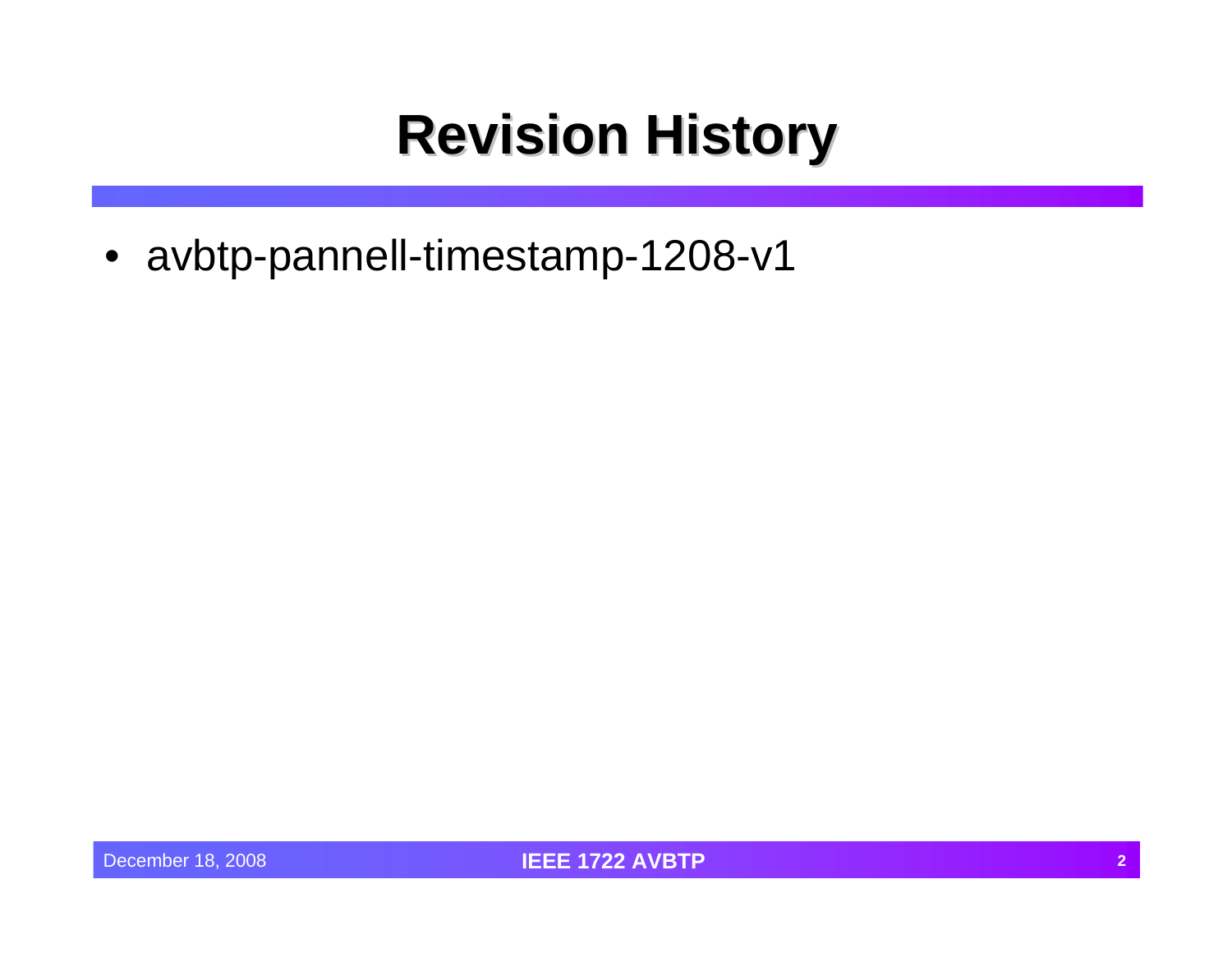## **AVBTP Common Header AVBTP Common Header - Data**



- • The current draft defines that the avb\_timestamp shall express the presentation time related to 802.1AS (but what relationship?)
- • How to Talkers know what value to put in this field?
	- For Class A? +2 mSec?
	- For Class B? +?? mSec?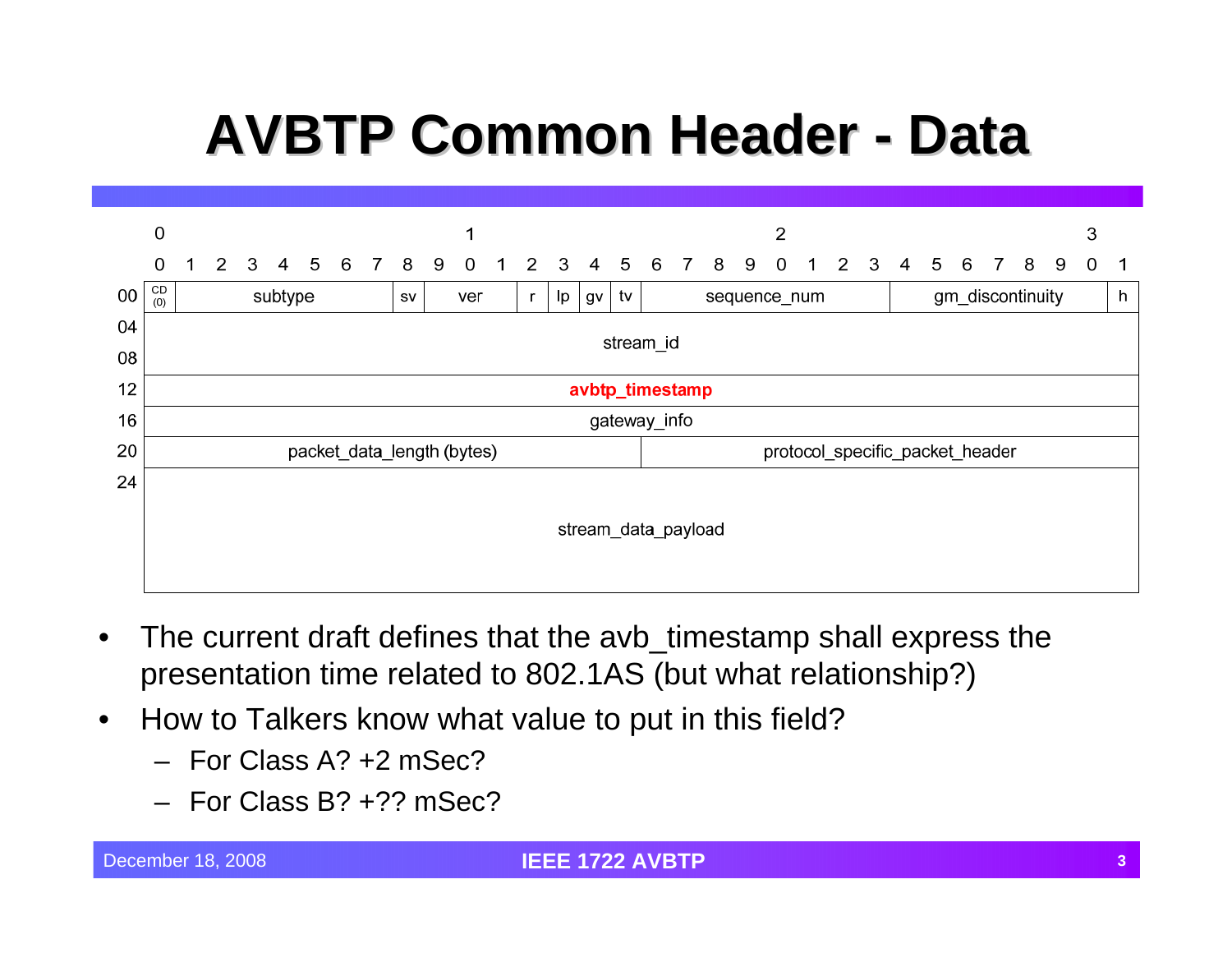#### **AVBTP Presentation Time Problem AVBTP Presentation Time Problem**

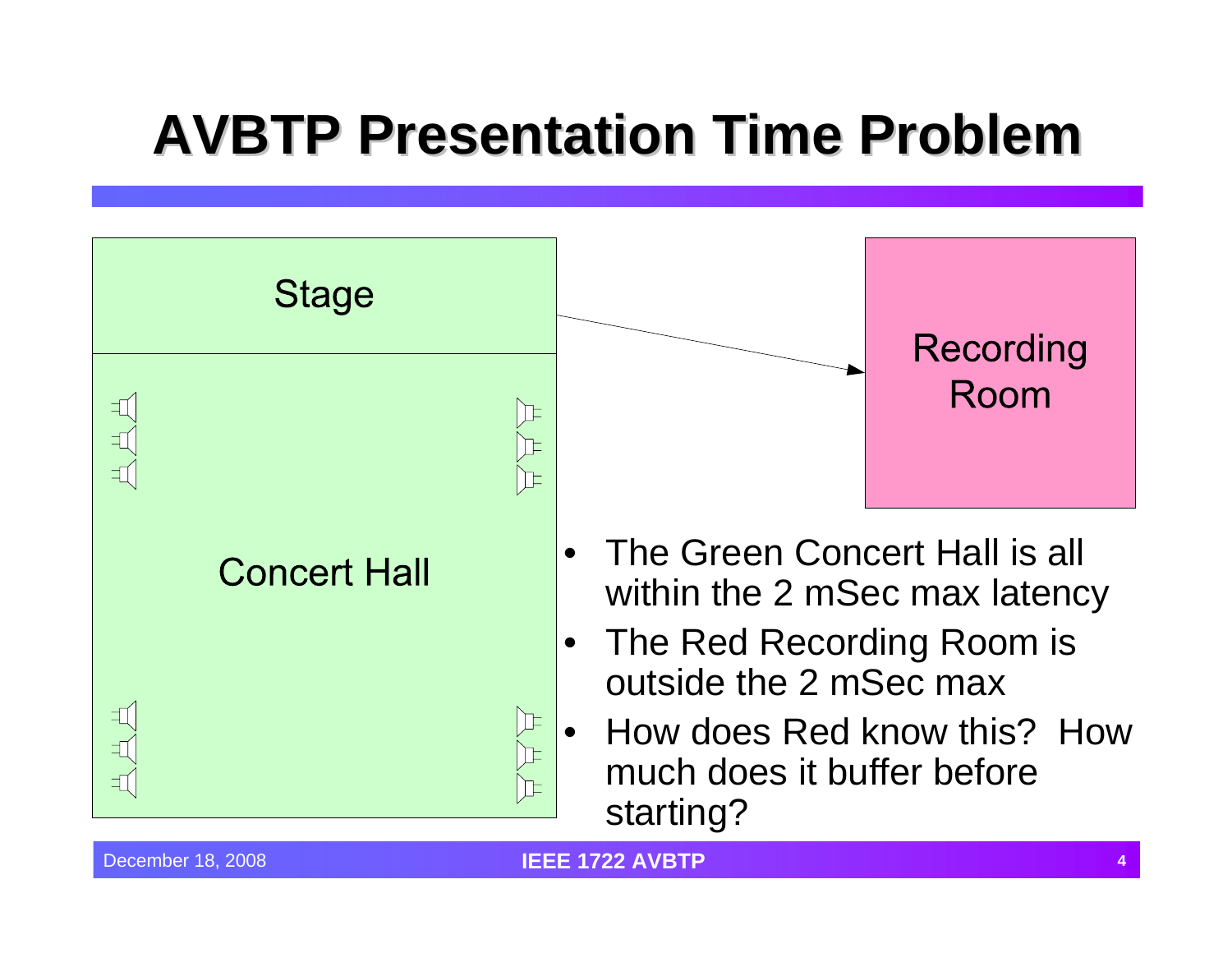#### **AVBTP Presentation Time Problem AVBTP Presentation Time Problem**

- $\bullet$  How does the Recording Room know its outside the limit and how much it should buffer to prevent underflows?
	- Inside the Hall play at Presentation Time even if just at the edge
	- Outside the Hall what if  $1<sup>st</sup>$  sample is received in time, but the next sample is more worst case?
	- Does a higher layer application tell each listener where it is in time?
	- Qav (it knows its worst case latency from Qav, but Qav does not tell the Listener how much the Talker shifts the Presentation Time)
- Some higher layer application will be needed to tune the Speaker Arrays anyway as they can't play at 'exactly' the same time – some will be early, some late
	- Use this application to help?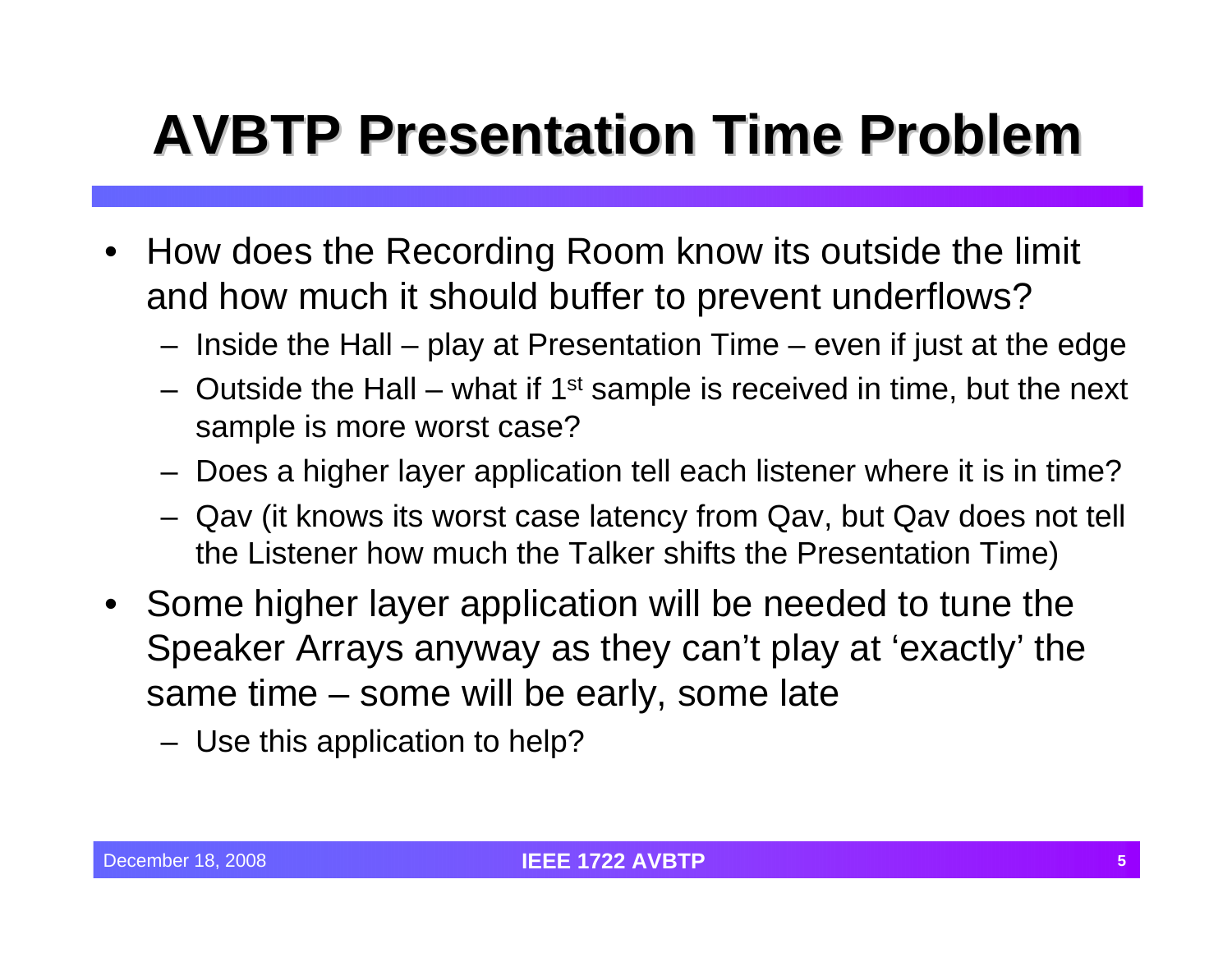### **AVBTP Presentation Time Solutions AVBTP Presentation Time Solutions**

- $\bullet$  Modify Qav to communicate how much offset the Talker will be adding to the Presentation Time
- Or change Presentation Time to be Sample Time i.e., not in the future at all
- If a higher layer application is needed to tune speaker arrays and or proxy for simple speakers, then that application can also tell the Listener the offset it should use for Presentation Time
- $\bullet$  Using this 'nominal' time in the 1722 frames makes it clear some other application must tell the Listeners what to do
- $\bullet$  Otherwise, it is not clear a piece of data is missing (i.e., how much offset the Talker is using)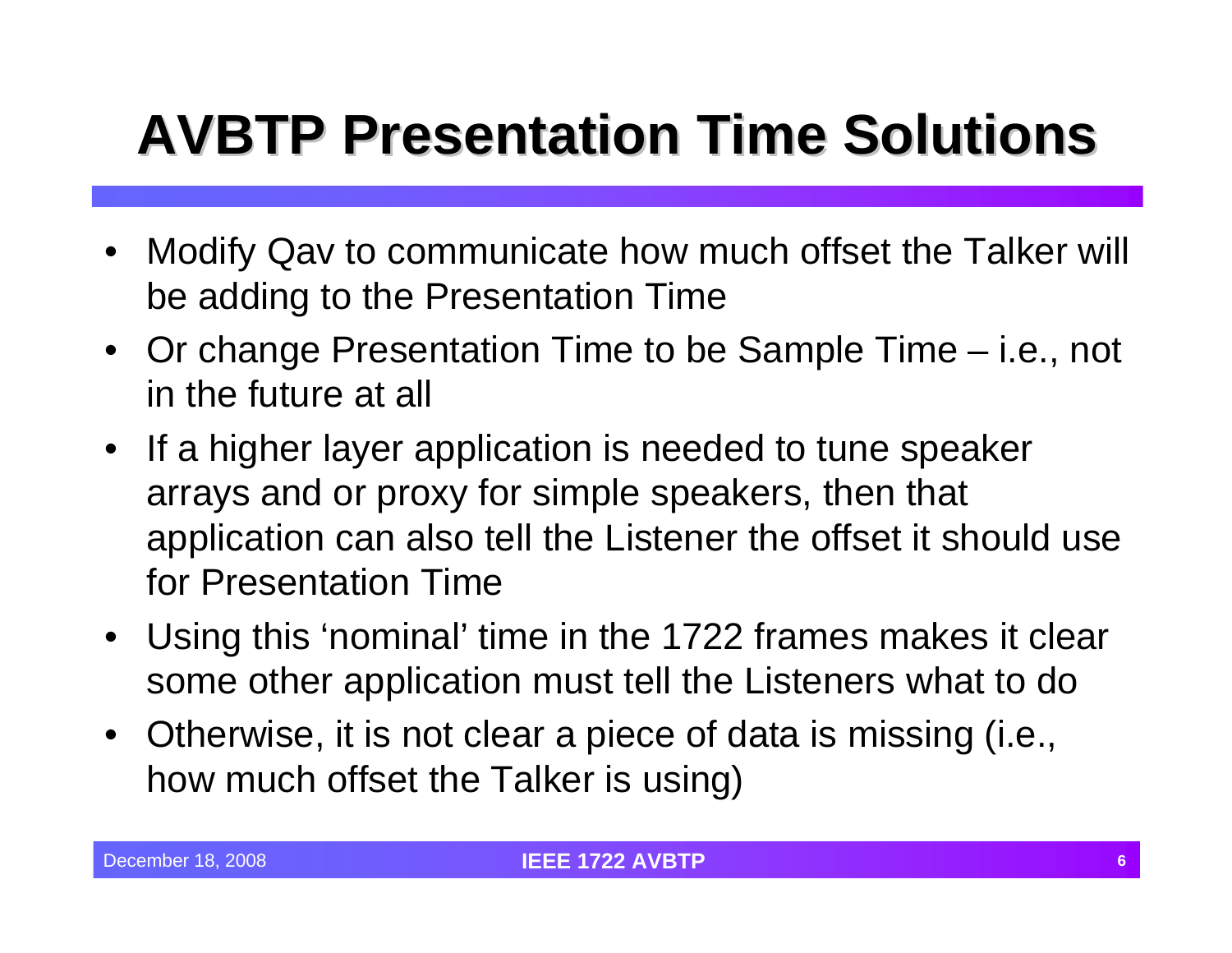## **AVBTP Sample Time Benefits AVBTP Sample Time Benefits**

- $\bullet$  Networks that have a lower latency than 2 mSec can tell the Listeners to play with a 1 mSec offset for better performance
- Class B does not always have to be at a worst case 100 mSec which would require vary larger Listener buffers
- The Listeners can decide if they have the buffering needed to listen to a given stream knowing how much they need to buffer
- $\bullet$  Larger applications can be supported
	- A Concert Hall overflow Hall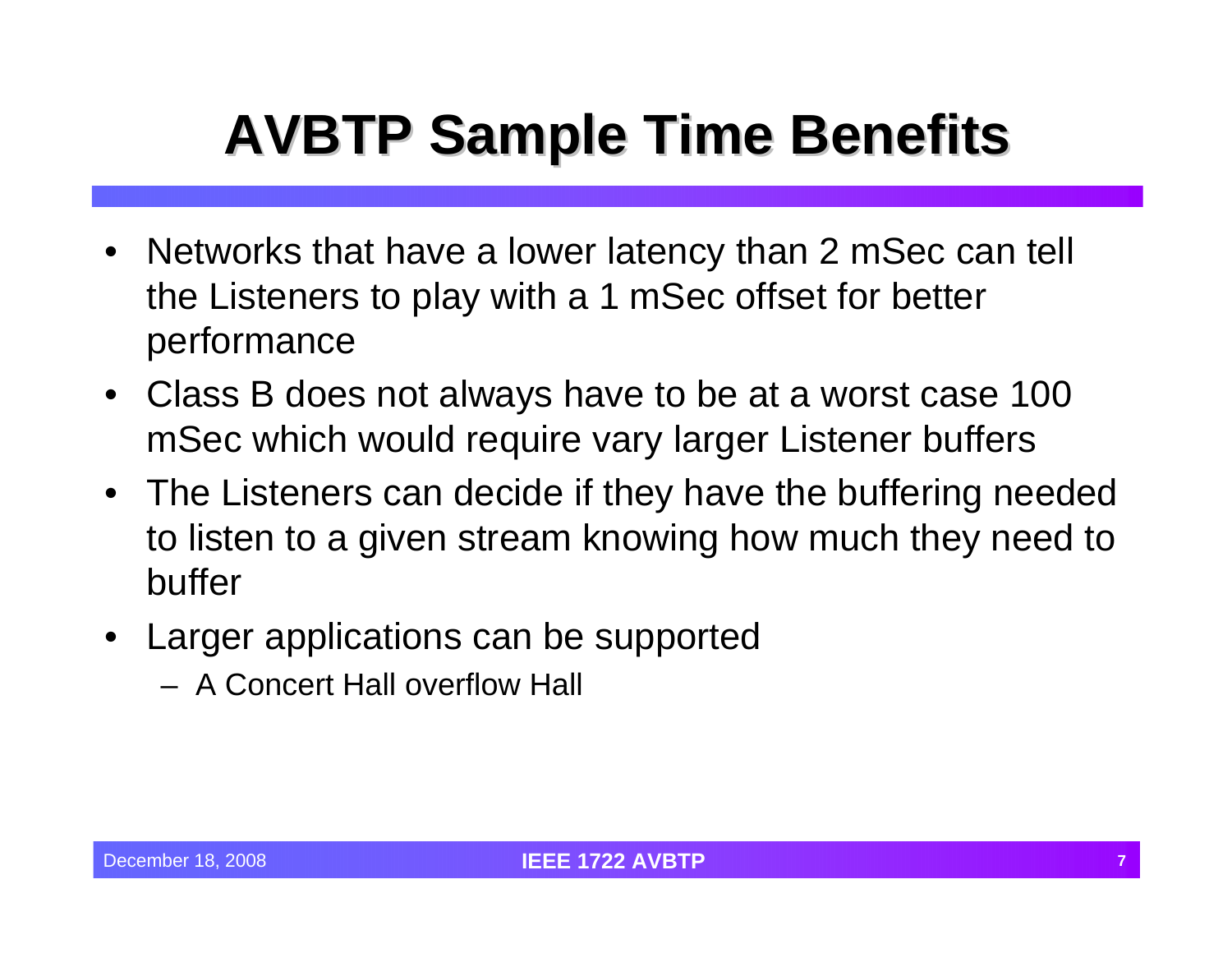#### **AVBTP Presentation Time Solution**

| <b>Stage</b>                | Recording<br>Room          | Screen                                                                            |
|-----------------------------|----------------------------|-----------------------------------------------------------------------------------|
| 玒<br>D≠<br>工<br>止<br>玒<br>正 | Green $=$<br>Inside 2 mSec | 印<br>ΓΕ<br>$\exists$<br>ΓΕ<br>$\overline{\mathbb{H}}$<br>$\mathbb{E}$<br>Overflow |
| <b>Concert Hall</b>         | $Red = Outside$<br>2 mSec  | <b>Concert Hall</b>                                                               |
| 工<br>D≠<br>印<br>玒           |                            | ⋣<br>$\mathbb{D}$<br>F<br>ੇ<br>囗                                                  |

• If Talkers use a normalize Sample Time the overflow Concert Hall can play all the data in-sync with the correct offsets given to it by the higher layer application

December 18, 2008 **IEEE 1722 AVBTP <sup>8</sup>**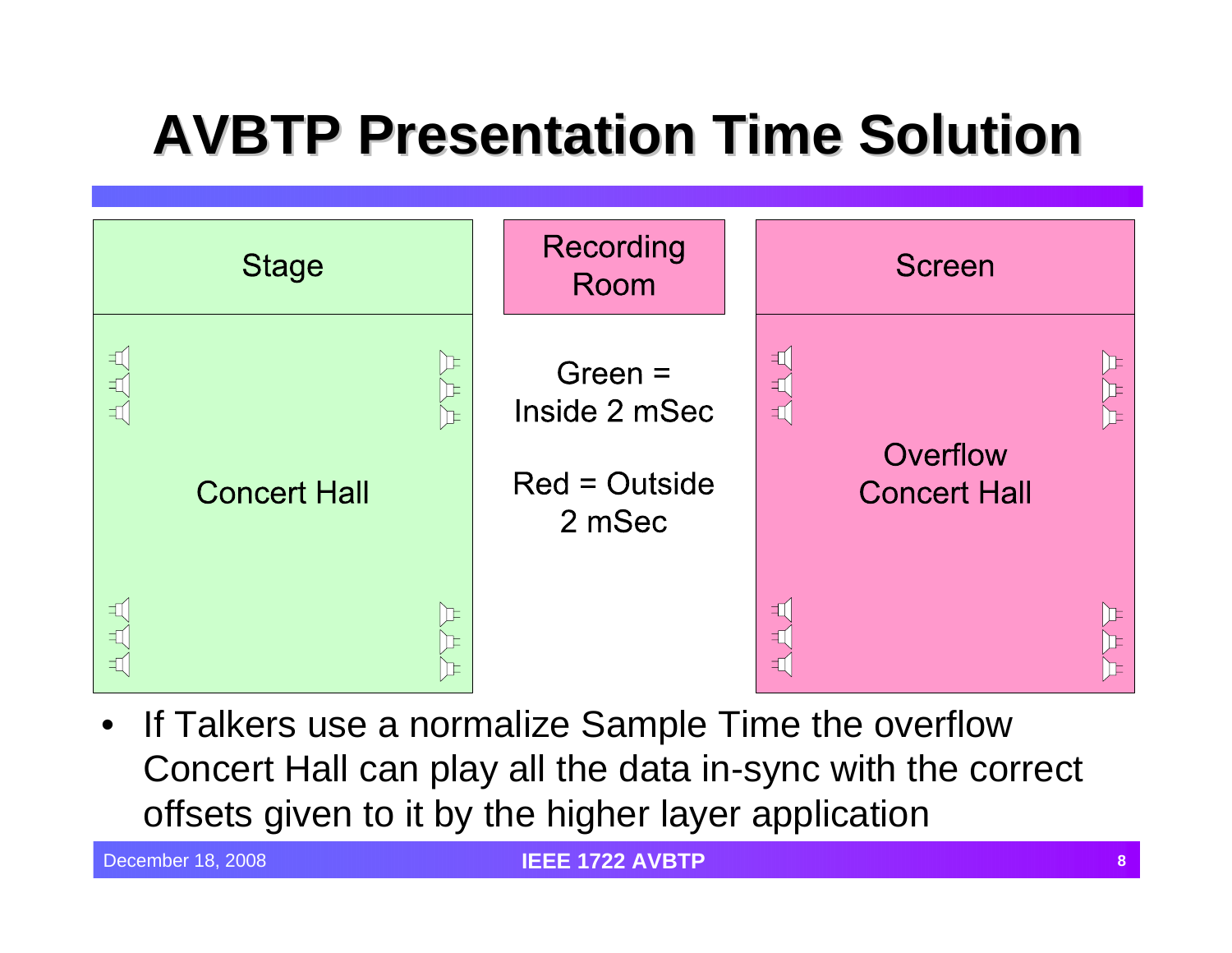### **AVBTP to/from 1394 Still Works AVBTP to/from 1394 Still Works**

- Any Presentation Time that is one native 1394 frames can be 'normalized' as they enter the AVBTP network
	- Some frame modifications are needed anyway
- The reverse is true AVBTP network data to native 1394 can re-apply the 1394 Presentation Time